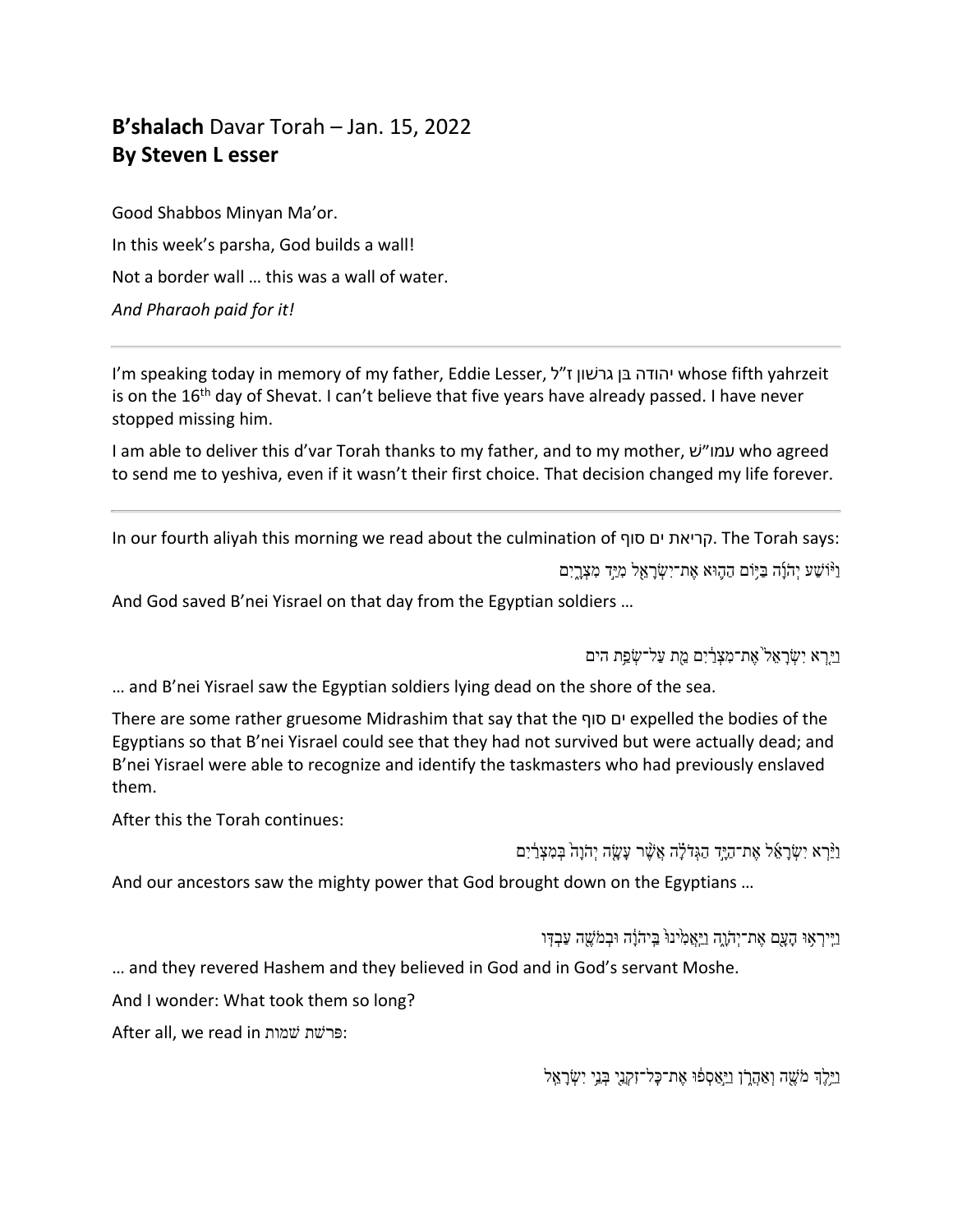Moshe and Aaron went out and assembled all the Jewish elders …

וַיִּדַבֵּר אֲהֶרוֹ אֵת כַּל־הַדְּבִרְיִם אֲשֶׁר־דָּבֵּר יְהֹוְהָ אֲל־מֹשֵׁה

And Aaron told them about everything that God said to Moses … about how they were going to leave Egypt …

וַ יַאֲמֵן הָעֲם

and the people were convinced …

ַיִּישְׁמְעוּ כֵּי־כַּקַּד יְהֹוַה אֶת־בְּנֵי יִשְׂרַאֵ֫ל וְכֵי רַאֲהֹ אֶת־עַנָּיַם וַיִּקְדוּ וַיֵּשְׁתַּחֲווּ

when the לארשׂי ינקז heard that God had not forgotten them, and that God knew about their suffering, they bowed down in gratitude. But the Torah *doesn't* say

וַיִּיִרְאָוּ הָעֲם אֶת־יִהְוָה וַיַּאֲמְינוּ בֵּיהֹוֹה וּבְמֹשֵׁה עַבְדְּו

And what about our ancestors, who witnessed the תוכּמ רשׂע coming down on םירצמ , and who saw that their first-born were safe while all the first-born of Egypt were dying, as we read last  $week$  in פּרשׁת בא

וְהָיָתֵה צְעֲקָה גִדֹלָה בְּכָל־אֶרֶץ מְצָרֵיִם אֲשֵׁר כַּמָּהוּ לְא נְהָיַתַה וְכַמִּהוּ לְא תֹסֵף

There was an enormous cry in all the land of Egypt, such as has never been nor will ever be again. Even here, the Torah still doesn't say:

וַיִּיִרְאָוּ הָעֲם אֶת־יְהֹוֶה וַיַּאֲמְינוּ בַּיהֹוָה וּבְמֹשֶׁה עַבְדְּו

Even when B'nei Yisrael were gathered in front of the ףוס םי , watching over their shoulders as the mighty Egyptian army was getting closer and closer, and Moshe said to them:

הָתְיַצָּבֿוּ וּרְאוּ אֶת־יִשׁוּעַת יְהֹוָה אֲשֶׁר־יַעֲשֶׂה לָכֶם הַיָּוֹם

Just you watch what God is going to do for you today! And they watched as God divided the sea, and they saw that they could walk through the sea on dry land. But it wasn't until they got all the way to the other side, and were standing on the shore … *then* the Torah says:

ויֵיראוּ הַעָם אַת־יהָוֹה ויאַמ<sup>ָּ</sup>ינוּ בֵּיהוֹה וּבמֹשֵׁה עַבדּו

So what took them so long?

Our ancestors were enslaved in Egypt for 210 years. No one in the generation that left Egypt remembered what it meant to be free, and you can say the same thing about the previous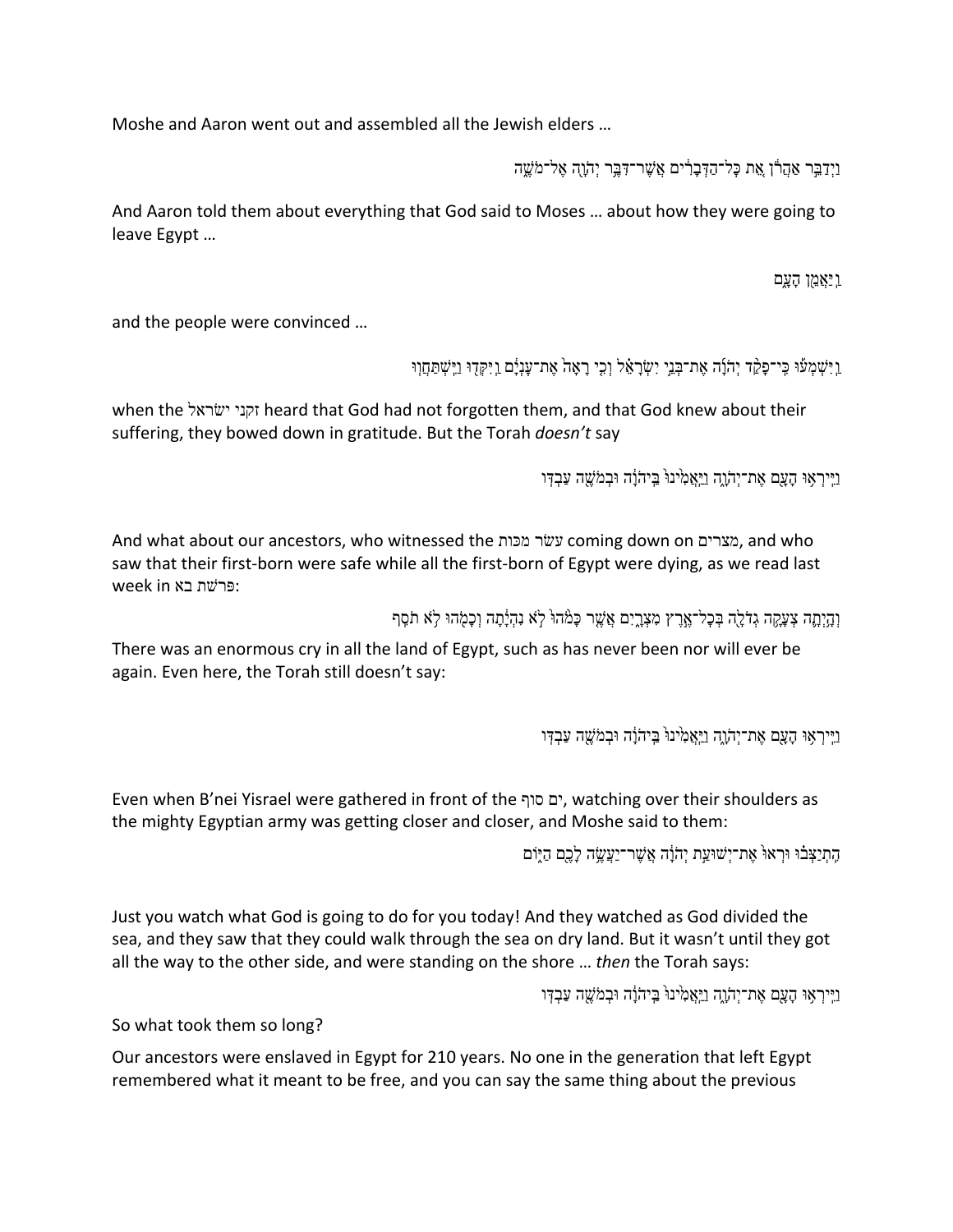generation. And it's likely that few in the generation before that had a clear recollection of what it meant to live as free people.

Slavery is about a lot more than hard labor. It's not just *physical* slavery, it's also *psychological* slavery. This is why Pharoah said, at the beginning of הוא ספר שמות.

ּהֶבָה נֶתְחַכְּמָה לַוֹ פֵּן־יִרְבֶּה

Let's deal wisely with these people, lest they grow. And here growth not only means growth in numbers – it also means growth in ideas. Pharoah is saying: I don't want these people to have their own ideas, or to make their own decisions. They must not have their own way of life and determine their own destiny. So Pharaoh set about to crush their spirit … to destroy any chance of hope … to make B'nei Yisrael so completely subservient to their Egyptian masters that they could imagine nothing else.

And we can see the degree to which Pharoah succeeded. For even after our ancestors saw with their own eyes all the תוכמ that God brought on םירצמ , and even after Pharaoh chased them out, with their neighbor's gold and silver, when they stood at the edge of the ףוס םי , and they could see, off in the distance, the Egyptian army coming after them, they cried out – not to God for help, but to Moshe to complain! They said:

הַמְבָּלֵי אֵין־קִבָרִים בִּמְצְרַיִם לִקַחָתְּנוּ לַמְוּת בַּמִּדְבֵּר

Could it be that there were not enough graves in םירצמ so you had to bring us out here so we could die in the desert?

ַחֲדָל מִמֶּנּוּ וְנַעֲבְדֶה אֶת־מִצְרֱיִם

Why couldn't you leave us alone, and let us be slaves to the Egyptians ...

ְכֵי טִוֹּב לַּנוּ עֲבְד אֵת־מִצְרַ֫יִם מִמֻּתֲנוּ בַּמִּדְבֵּר

Better for us to be slaves in Egypt than to be free people in the desert …

But when B'nei Yisrael were on the other side of the ףוס םי , every one of them alive and well, safe and secure, they looked back and they saw that the sea was whole and the soldiers were dead …

That's when it finally became real. This really happened. They were not going back to םירצמ . They were *never* going back to םירצמ and no one was going to make them go back. They would never be slaves to Pharoah, ever again.

וַיִּיִרְאָוּ הָעֲם אֵת־יְהֹוָה וַיַּאֲמְ<sup>ָ</sup>ינוּ בֵּיהֹוֵֹה וּבְמֹשֵׁה עַבְדְּו

My friends, if you would indulge me for just a few minutes more, I would like to offer another perspective on this קוספּ .

Another highlight of this week's parsha is the םיה תרישׁ . According to the Sforno, B'nei Yisrael began to sing the םיה תרישׁ not *after* they were safely on the other side of the ףוס םי but while they were still in the midst of crossing it. He writes:

**יכ אבּ סוס הערפּ** . הזו ונרמאשׁ זא רישׁי

When the Torah speaks of the song ישיר... אז ישיר